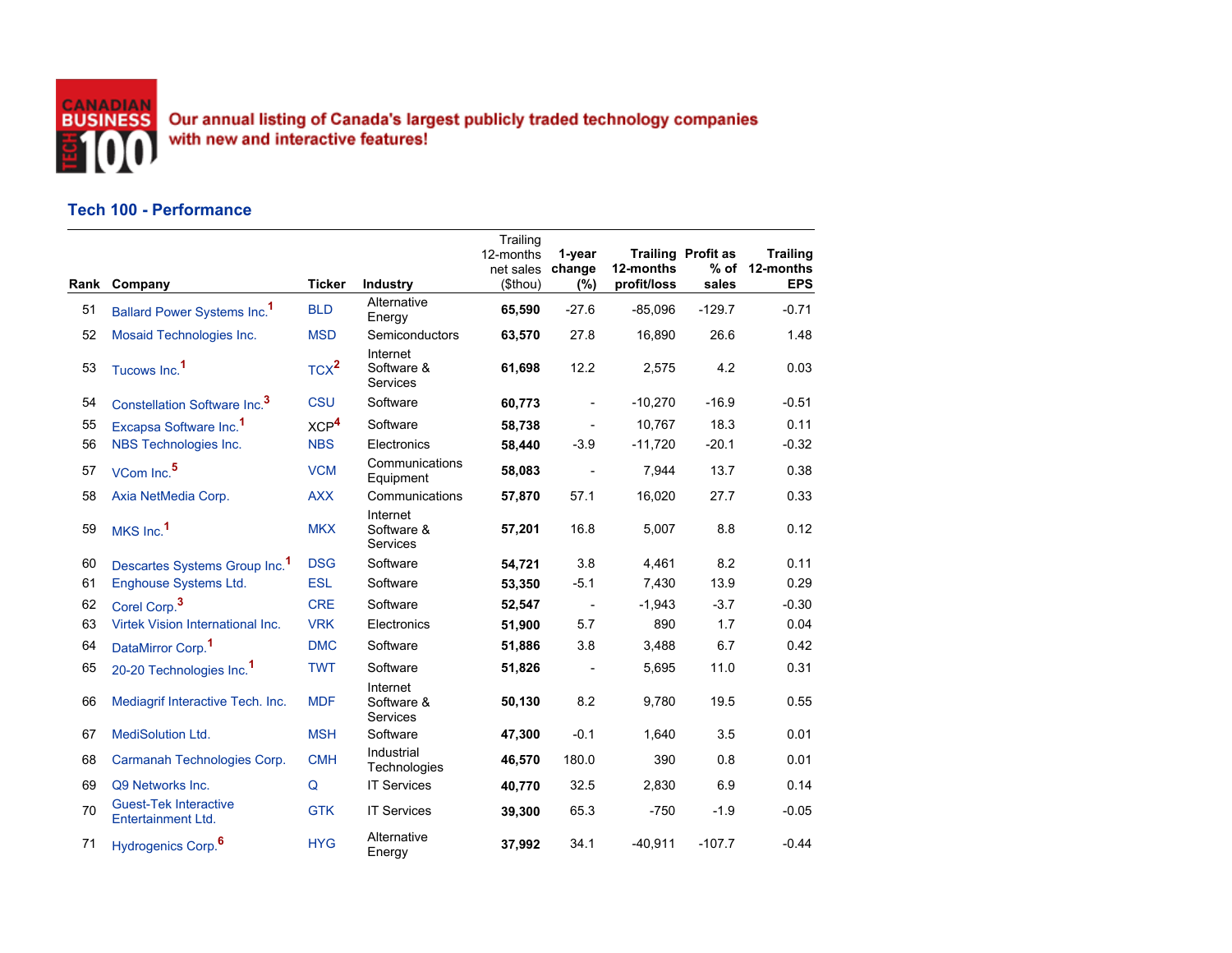| 72  | Logibec Groupe Informatique<br>Ltd.                      | LGI               | Software                           | 37,830 | 33.2                     | 5,630     | 14.9       | 0.66        |
|-----|----------------------------------------------------------|-------------------|------------------------------------|--------|--------------------------|-----------|------------|-------------|
| 73  | <b>Bell Nordig Income Fund</b>                           | BNQ.UN            | Communications                     | 37,620 | 9.3                      | 35,380    | 94.0       | 1.09        |
| 74  | Belzberg Technologies Inc.                               | <b>BLZ</b>        | Software                           | 34,790 | 32.1                     | 5,560     | 16.0       | 0.41        |
| 75  | Excel-Tech Ltd.                                          | <b>NRV</b>        | Health-care<br>Technology          | 34,711 | $-0.6$                   | -322      | $-0.9$     | $-0.06$     |
| 76  | Imaging Dynamics Co. Ltd.                                | <b>IDL</b>        | Health-care<br>Technology          | 34,040 | 296.7                    | 900       | 2.6        | 0.02        |
| 77  | Digital Dispatch Systems Inc.                            | <b>DD</b>         | Communications<br>Equipment        | 27,600 | 29.7                     | 2,520     | 9.1        | 0.20        |
| 78  | Amtelecom Income Fund                                    | AMT.UN            | Communications                     | 25,330 | $-1.4$                   | 4,360     | 17.2       | 0.73        |
| 79  | Extreme CCTV Inc.                                        | <b>EXC</b>        | Electronics                        | 24,590 | 5.5                      | 1,660     | 6.8        | 0.12        |
| 80  | SR Telecom Inc. <sup>5</sup>                             | <b>SRX</b>        | Communications<br>Equipment        | 24,288 | $\overline{\phantom{a}}$ | $-13,575$ | $-55.9$    | $-0.03$     |
| 81  | Bioscrypt Inc. <sup>1</sup>                              | <b>BYT</b>        | Electronics                        | 19,233 | 19.0                     | $-6,478$  | $-33.7$    | $-0.11$     |
| 82  | Intrinsyc Software International<br>Ltd.                 | <b>ICS</b>        | Software                           | 19,030 | 21.4                     | $-10,080$ | $-53.0$    | $-0.18$     |
| 83  | Norsat International Inc.                                | <b>NII</b>        | Communications<br>Equipment        | 18,470 | 17.8                     | $-1,170$  | $-6.3$     | $-0.03$     |
| 84  | Intermap Technologies Corp. <sup>1</sup>                 | <b>IMP</b>        | <b>IT Services</b>                 | 18,308 | 10.2                     | $-7,915$  | $-43.2$    | $-0.33$     |
| 85  | Sirit Inc.                                               | <b>SI</b>         | Electronics                        | 17,380 | $-13.1$                  | $-8,650$  | $-49.8$    | $-0.09$     |
| 86  | Computer Modelling Group Ltd.                            | <b>CMG</b>        | Software                           | 17,220 | 13.6                     | 3,990     | 23.2       | 0.49        |
| 87  | Chartwell Technology Inc.                                | <b>CWH</b>        | Internet<br>Software &<br>Services | 16,640 | 7.3                      | 3,010     | 18.1       | 0.17        |
| 88  | Certicom Inc. <sup>1</sup>                               | <b>CIC</b>        | Hardware<br>Systems                | 15,567 | 13.6                     | $-4,936$  | $-31.7$    | $-0.13$     |
| 89  | <b>Creststreet Power &amp; Income</b><br>Fund            | <b>CRS.UN</b>     | Alternative<br>Energy              | 15,460 | $\overline{a}$           | $-3,310$  | $-21.4$    | $-0.60$     |
| 90  | Resolve Business Outsourcing <sup>5</sup>                | RBO.UN            | Software                           | 12,019 |                          | $-119$    | $-1.0$     | $\mathbf 0$ |
| 91  | Absolute Software Corp.                                  | ABT               | Software                           | 10,680 |                          | $-3,430$  | $-32.1$    | $-0.15$     |
| 92  | <b>Gemcom Software International</b><br>Inc.             | <b>GCM</b>        | Software                           | 9,760  |                          | $-1,860$  | $-19.1$    | $-0.12$     |
| 93  | Tri-Vision International Ltd.                            | <b>TVL</b>        | Electronics                        | 7,120  | $-9.2$                   | $-1,680$  | $-23.6$    | $-0.03$     |
| 94  | Turbo Genset Inc.                                        | <b>TGN</b>        | Industrial<br>Technologies         | 6,110  | 70.0                     | $-12,110$ | $-198.2$   | $-0.06$     |
| 95  | Kangaroo Media Inc.                                      | <b>KTV</b>        | Communications<br>Equipment        | 4,178  | 5326.0                   | $-4,536$  | $-108.6$   | $-0.06$     |
| 96  | Fun Technologies Inc. <sup>3</sup>                       | <b>FUN</b>        | Internet<br>Software &<br>Services | 2,687  |                          | $-2,852$  | $-106.1$   | $-0.05$     |
| 97  | QSound Labs Inc. <sup>1</sup>                            | QSND <sup>7</sup> | Software                           | 2,065  | $-20.1$                  | $-2,895$  | $-140.2$   | $-0.33$     |
| 98  | <b>Canadian Satellite Radio</b><br>Holdings <sup>5</sup> | <b>XSR.SV</b>     | Communications                     | 1,191  |                          | $-58,568$ | $-4,917.8$ | $-2.81$     |
| 99  | Novadaq Technologies Inc. <sup>1</sup>                   | <b>NDQ</b>        | Health-care<br>Technology          | 1,175  |                          | $-9,528$  | $-811.1$   | $-0.53$     |
| 100 | Sandvine Corp.                                           | SAND <sup>4</sup> | Communications<br>Equipment        |        |                          |           |            |             |